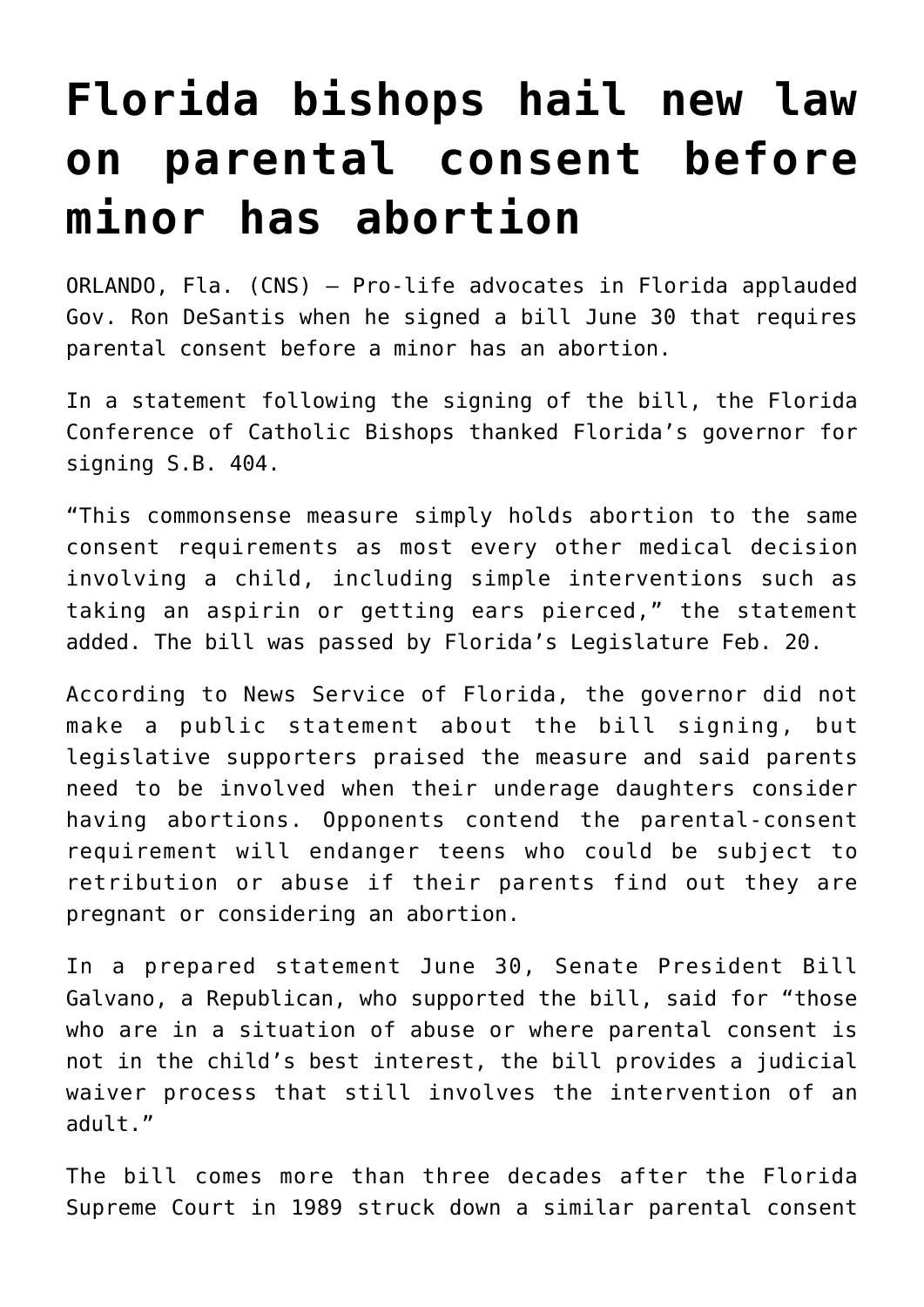law, finding that it violated a right to privacy in the state Constitution. While critics argue this version also is unconstitutional, backers have expressed confidence that it will be upheld if challenged.

The Florida Conference of Catholic Bishops offered thanks to the "legislative leaders who advanced this pro-life legislation," and commended "Democratic lawmakers who courageously crossed party lines and voted in support of this good bill."

The Florida bill's signing comes a day after the U.S. Supreme struck down Louisiana's 2014 Unsafe Abortion Protection Act as unconstitutional.

"As Catholics, we condemn abortion as a grave injustice that denies the fundamental human right to life," read the statement from the state Catholic conference. "However, as long as abortion is legal, we support measures such as parental consent that will reduce the grave harm it inflicts."

It added, "While deeply disappointed in the U.S. Supreme Court's decision yesterday (June 29) regarding an abortion case out of Louisiana, we are pleased that Florida has taken a step forward today in ensuring vital protections for parents and their children."

Across the country in Iowa, the Catholic bishops praised the Legislature for passing a measure to require a 24-hour waiting period before an abortion bill recently passed by the Iowa Legislature. It awaits Gov. Kim Reynolds' signature.

"We believe a 24-hour waiting period is a good policy," said a June 25 statement from the Iowa Catholic Conference, the public policy arm of the bishops. "Paired with the current requirement that an ultrasound be performed and the mother be given an opportunity to see the image of the unborn child, a 24-hour waiting period gives the mother just a little more time to consider this important decision. Polls show two